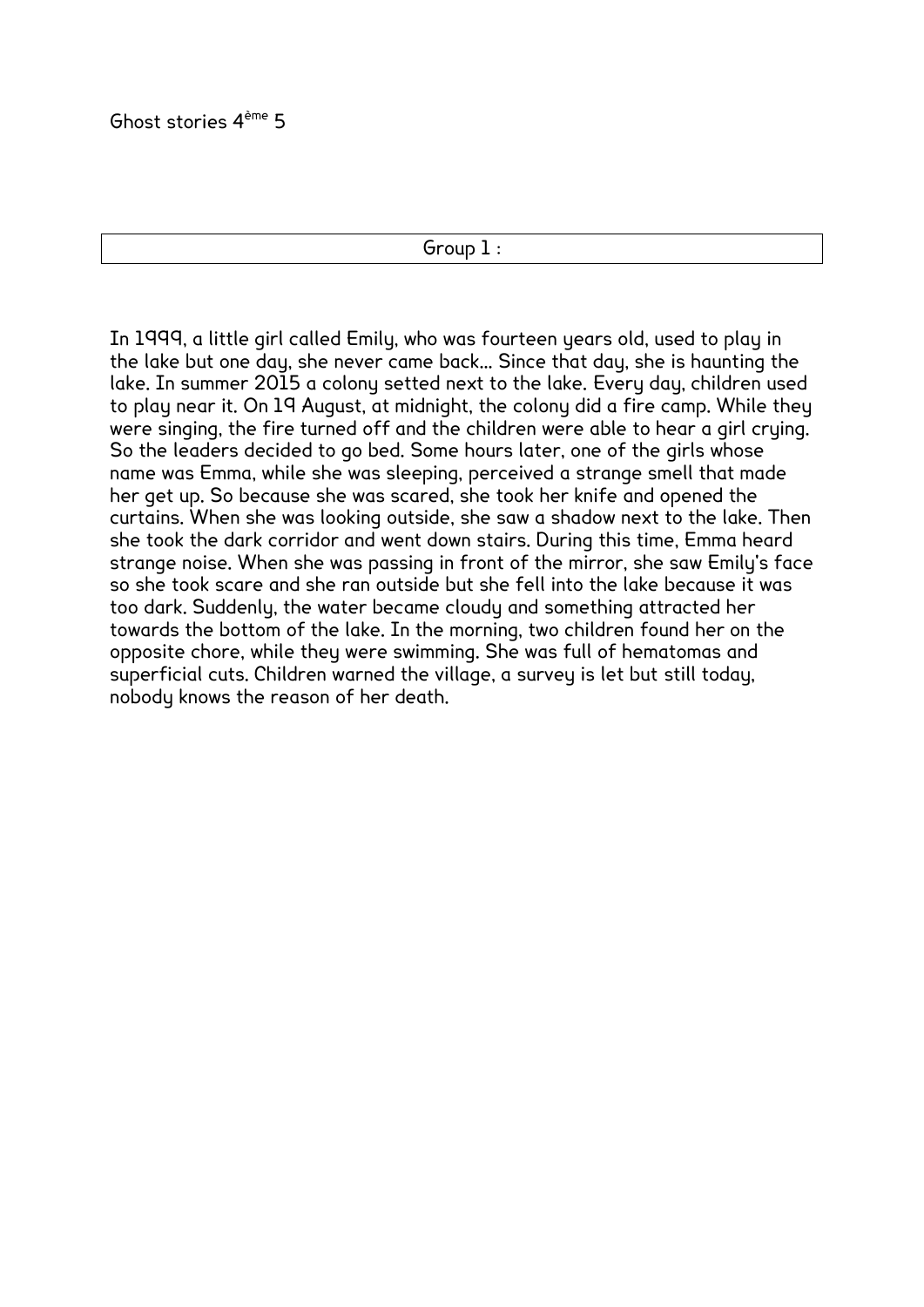| .<br>$\overline{\phantom{0}}$ |
|-------------------------------|
|                               |

[Once upon a time, two little girls, Katherine and Evelyne, were playing hide and seek in the forest near their houses. Katherine ran away while Evelyne was count for 60 seconds. Katherine saw a weird hut and she wanted to limb in it. When she was inside, she felt bad, something took her soul hahaha. During that, Evelyne was looking for her.][Suddenly, she thought hear the voice of her friend and she followed it. She saw the shadow of her friend who was climbing to the hut. And she joined her. Then, when she was inside, the door was flung closed. She was scared but she didn't care. She looked around her, she saw dirty curtains and a knife in the wall.][She was too afraid and she about to leave the house but she was attracted by a mirror. In the unique room, a big clock rang midnight. Suddenly, a strange smell went out of the mirror. She approached and she saw her reflection which disappeared. And she felt she was able to go inside the mirror. She went through it. First, she saw stairs, and she heard her friend. He was saying to herself that she had to look for Katherine however she was not reassured.] [She went up the stairs which lead to a dark corridor. She was walking but she stopped suddenly because she saw a ghost which was saying:

\* "It's my hunt whose mine since 200 years, you aren't allowed to go in, leave it now! "

- \* "Yes but I have to find my friend!"
- \* "She's already dead and you will soon be too."]

[Evelyne and Katherine never came back home. Here was the story of two little girls who met a ghost…]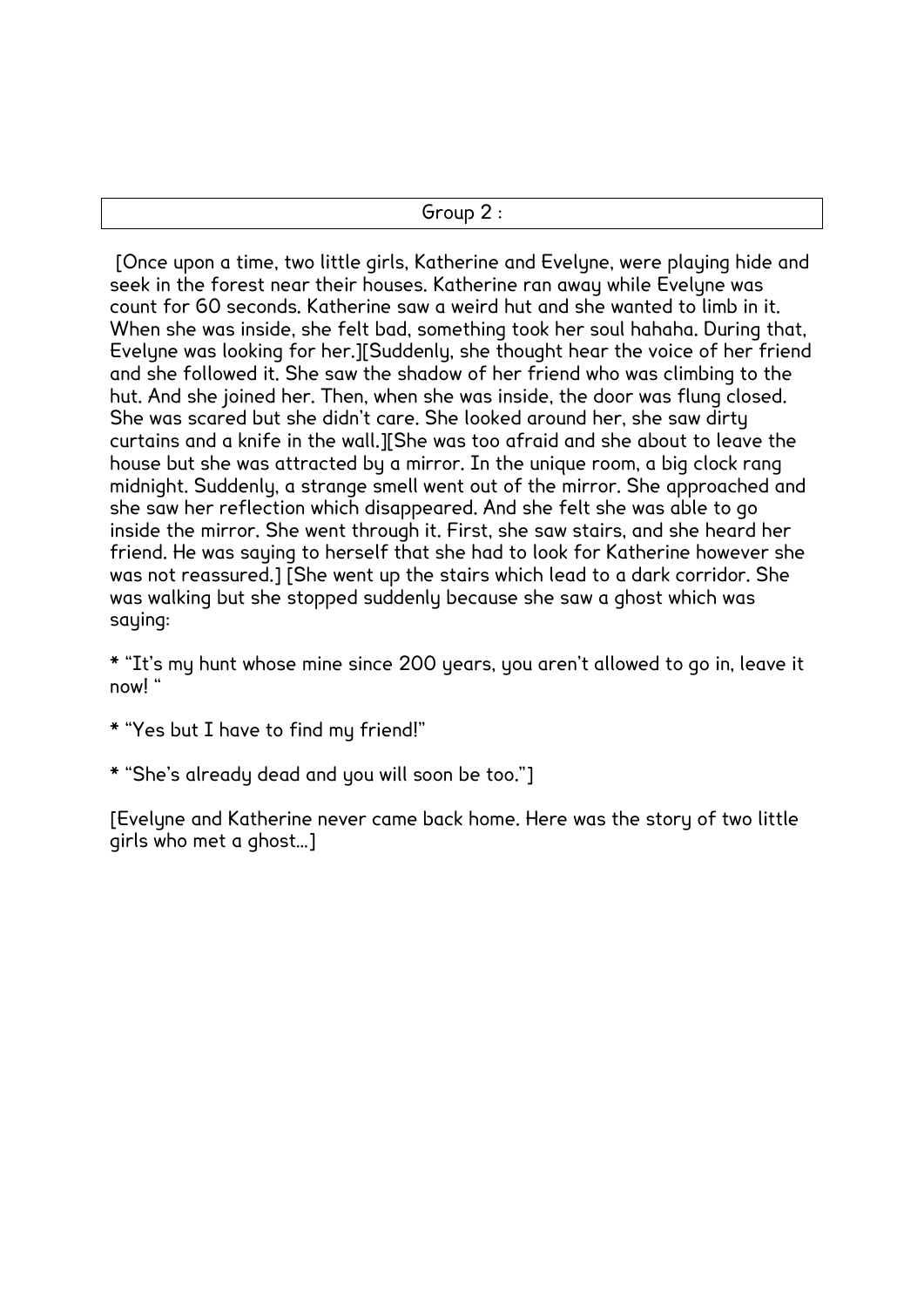In 1966, a girl called Charlie aged 27 years old was killed by knives thrown by a strange shadow while she was brushing her hair in front of her mirror. She was discovered, a few days later by one of her friends who explained to the police that she loved herself and was very narcissistic.

Sometime later, the mirror was bought by a family for their little girl called Lisa. The next afternoon when she was making her face up, she suddenly heard a strange noise coming from the curtains. At midnight, she woke up because of a strange smell coming from a dark corridor. Two days later, when she was eating her breakfast, she saw something falling from the stairs. Then, she caught sight of a little ring with engraved on "Charlie". So she decided to go upstairs and saw that something was disappearing into her mirror. The little girl was very afraid and she wasn't able to talk about what happens in the last morning to her parents. The next Thursday, she was drawing and suddenly she saw a woman in her mirror. She thought she was having an hallucination so she went to meet the ghost. The ghost noticed that Lisa had her ring so she asked her :

- \* Why do you have my ring ?
- \* I found it on the stairs, I suppose you are Charlie ?

\* Yes I am, but you aren't allowed to talk to anybody about me. And you have to never ever wear my ring anymore or you will … become like me.

\* Oh my god !!!

The little girl kept wearing the ring but some hours later, she died by knives thrown by the same shadow who killed Charlie. Now, the name engraved on the ring isn't "Charlie" anymore but "Lisa".

THE END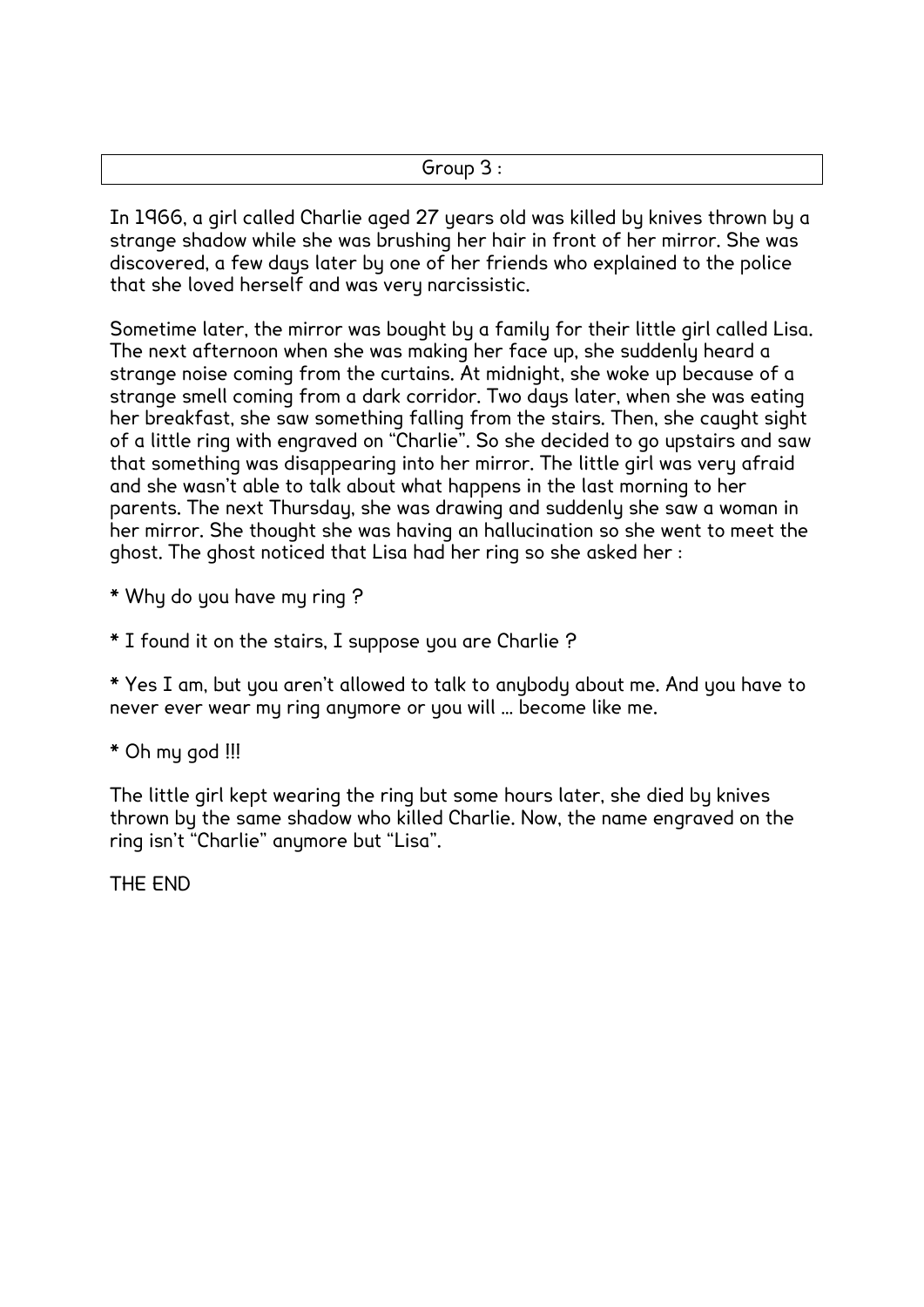## Group 4 :

## Who Killed Miss Tee?

In the dead of the night, the  $13<sup>th</sup>$  of Friday, we heard twelve knocks followed by a scream. It was midnight. And a crime has been done. We think that somebody entered by the window with a knife. I was too curious so I had to go into the house of the crime in order to discover what happened. There was a strange smell and blood on the curtains. I was looking for some keys and I saw that something was missing at the wall. Maybe, the murdered had stolen an expensive painting. I thought I was alone in the house, so I went upstairs and walked into a dark corridor. I opened a door and saw Miss Tee died on his bed. Whose dress was red and she had many white flowers were on the bed around here. She was dead. Suddenly, I heard a strange noise. My first reflex was to look at the door. While I saw a shadow in the stairs, the door started to slam. The shadow disappears. At this moment, I regret to have coming in the house. I was afraid. I heard some footsteps in the net room, so I went there. I saw a mirror at the opposite, and I saw someone in it. He came closer to me and suddenly, everything became black. I wasn't able to see who killed me but it' like that that I became a **ghost**.

## Alternative end:

He came closer to me and suddenly, everything became black. I wasn't able to see who do this. The light came back; I was in the house, in the bedroom of the victim. But there wasn't anybody in the bed. Someone entered; I took a painting for my defence. I waited that the person came and when I saw her, I kill her by panic. She fell in the bed. The person had a red dress. White flowers appeared around her. It was Miss Tee. Another person came, I had to kill him too, nobody had to know that I was the murdered. I finish with him in the room of the mirror and here, I saw that it was **me**.

I was the **ghost**.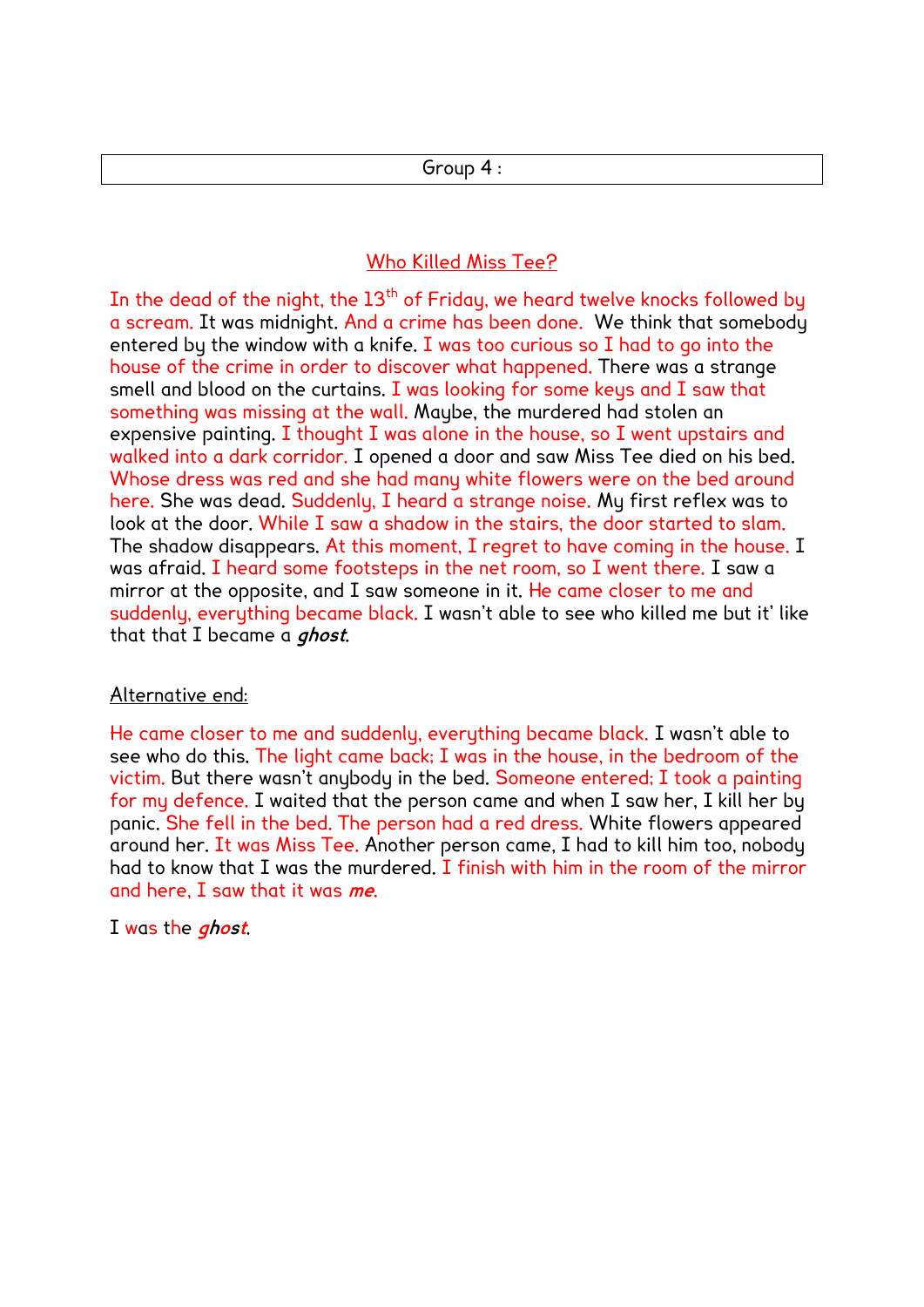Group 5 :

There was a twenty years old girl who lived alone in her house which was in a dark forest. the trees were very old and high. In the dead of the night, you had to live it if you didn't want to die of scare. And you weren't allowed to pick up mushrooms. At midnight, Ashley decided to go to her kitchen to drink a glass of water. When she went down the stairs, she noticed strange shadows in the mirror. She arrivd in the kitchen and she saw the knives which were flying, suddenly, they surrounded her. The house was very dark. The young girl sent a strange smell coming from the curtains. While the knives were following her, she saw a scary man who appeared and then disappeard. First,she sreamed and then, she ran away. She went through a dark corridor and efore entering the bedroom, the same man who was spooky appeared. Ashley was very scared and she decided to light on the TV. While she was drinking, a man screamed in the TV. Suddenly, he came out of the screen and ranafter her all aroud the house. She saw the door of her bedroom and thought to hide inside. She closed the door and the ghost vanished. She wasn't able to move.Then she dicided to lock everything and to try to sleep. when she woke up, she remembered to never eat hallucinogenic mushrooms. by Chloé D,

Marie, Lucas & Zoé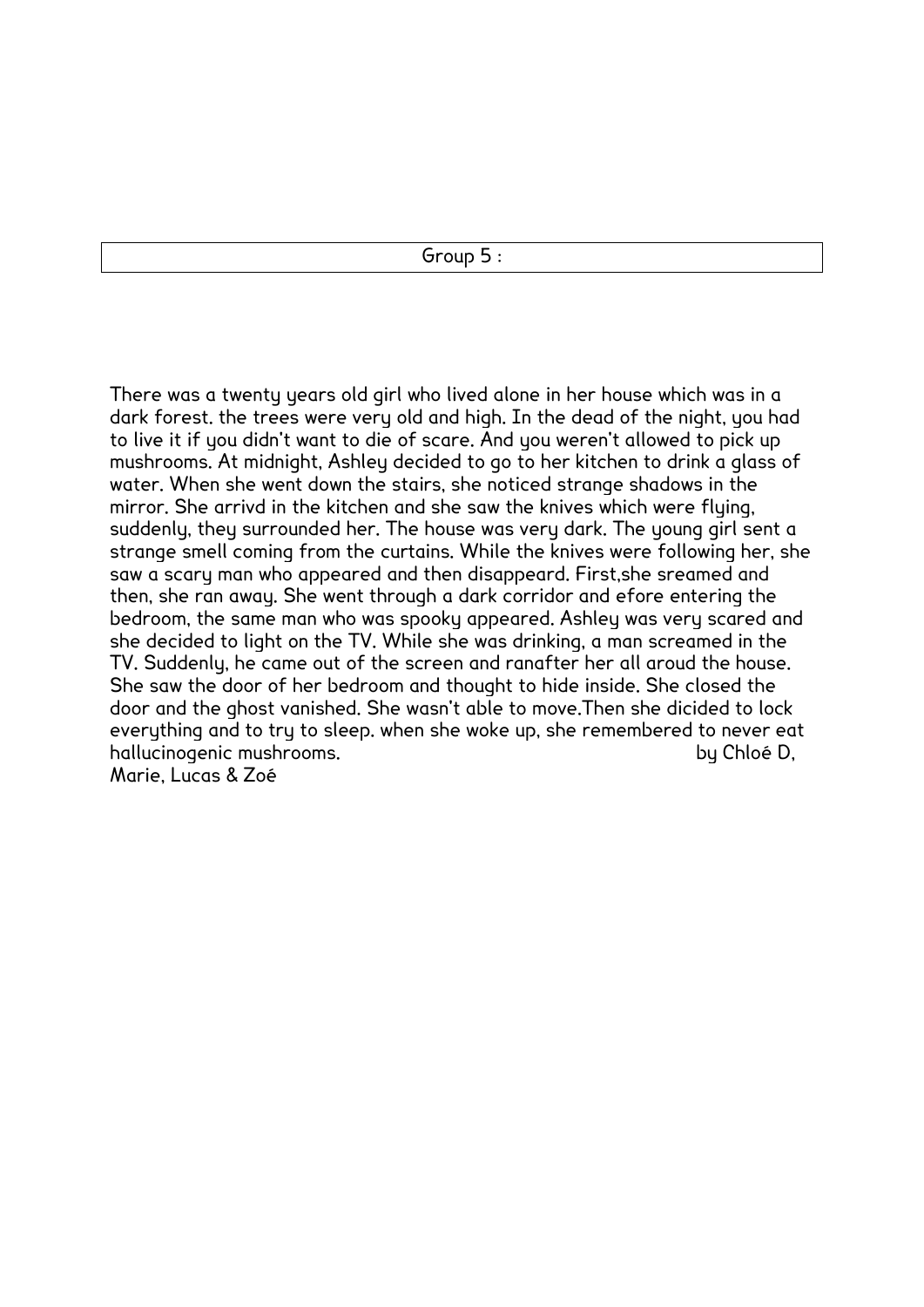It all started in a small town named Shadow Town during Halloween, Legend has it, there have been shadows haunting the town since 1864. It was an ordinary night when suddenly something unexpected happened. It was about 4 friends celebrating Halloween while trick or treating. Their names were Theo, Paul, Léonie and Olympe. First Paul wasn't allowed to go out with his friends because he had bad grade. But Olympe came to Paul's window with a ladder to help him escape. Unfortunatley, Paul hit his head against the ladder because Olympe was a very clumsy girl. Finally, Paul was able to get out. Then, they left at midnight and joined Theo and Léonie. Léonie's jaw dropped open when she saw Paul and said : "Paul, what happened to you ? "and he replied : " Olympe, that is what happened to me."Olympe said : "We'll explain to you later !" They began their adventure. After hours and hours of receiving candy, Theo was able to sense a strange smell leading to a spooky house. Paul asked to go back home and told his friends in a terrified voice : "If our parents were here, they wouldn't allowed us to go inside "Léonie replied : «Stop being such a coward ». Olympe pushedPaul throught the door and yelled: "instead of thinking too much, get in!" She pushed him too hard so he hit his head against the wall because he was so tall. All of a sudden he was attracted by something leading to the stairs. He was walking them up very slowly as if he was mesmerised. Then he was passing throught a dark corridor and all of a sudden he disappeared. Olympe, Theo and Léonie were running after him but they were speechless when they saw him being suffocated by curtains. They all knelt down near him as their tear drops fell slowly on his body. As they were leaving the house, Olympe caught the attention of a mirror and was absorbed by it. She was screaming to the top of her lungs and Theo ran to it but it fell down and Olympe shattered with the glass. Léonie was shocked, Theo took her by the hand and said : "Let's get out of there." Léonie was running so fast that she didn't notice knives flying towards her but the courageous Theo jumped in front of her and took all the knives which stabbed him in the head. Léonie was dragging him out the door but it was too late to save him. She was the only person who was able to get out of the haunted house but she was the one who was suffering the most because her best friends died. She was so shocked that she didn't have the guts to tell anyone what happened and this story stays one of the biggest mysteries.....